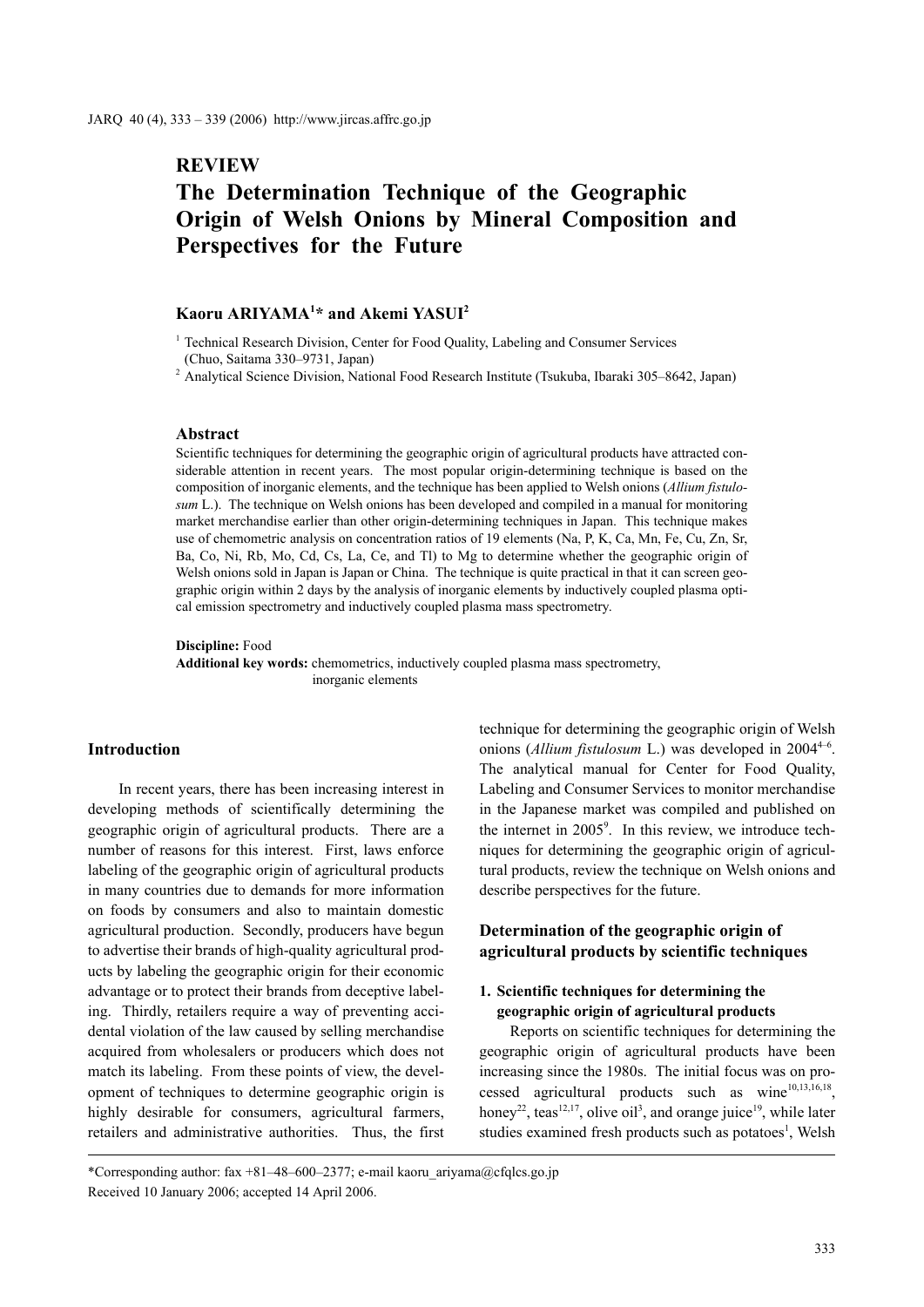onions<sup> $4-6$ </sup>, pistachios<sup>2</sup>, and garlic<sup>23</sup>, chiefly because worldwide trade in fresh agricultural products has increased year after year and the law now enforces labeling of their geographic origin. The techniques reported had been based primarily on the composition of organic constituents<sup>19,22</sup>, inorganic elements<sup>1,2,4–6,12–14,21</sup> and isotope ratios<sup>3,7,18,20</sup> or their combination<sup>10</sup>. Recently, variety-determining techniques by DNA analysis have come to be used on various agricultural items $24-26$  because such techniques provide high accuracy as well as the ease and rapidity of analysis. Unfortunately it is impossible to directly determine geographic origin by DNA analysis even though the variety can be determined; thus, the same variety from different target places cannot be distinguished. The technique based on the composition of inorganic elements is the most commonly applied nowadays because the inductively coupled plasma optical emission spectrometer (ICP-OES) and inductively coupled plasma mass spectrometer (ICP-MS) have become comparatively prevalent and can acquire considerable data simultaneously.

# **2. The determination of geographic origin by the composition of inorganic elements**

The composition of the inorganic elements of a crop is greatly affected by the features of the soil, such as its composition, pH, soil type, moisture, and organic constituents. Climatic conditions such as temperature and humidity are also thought to be other contributing factors. Therefore, this technique discriminates the origin of agricultural products based on differences in the composition of their inorganic elements caused by differences in cultivation conditions. The larger the differences between production areas, the more clearly the geographic origin can be discriminated. However, the composition of the inorganic elements of a crop may vary easily because so many factors could affect it. Although there have been some reports on correlations between the concentrations of certain elements in crops and in extracts from soils, the correlations have not yet been shown to be sufficient to predict some concentrations in a crop based on an extract from soil or vice versa $14,21$ .

# **3. Statistical analysis for determining geographic origin based on the composition of inorganic elements**

The technique for determining the geographic origin based on the composition of inorganic elements requires a significant amount of data on many inorganic elements in many samples because it is usually extremely difficult to determine origin using only one or two elements. Multivariate data are analyzed statistically and classified into target groups by chemometric pattern recognition methods (Table 1). Unsupervised pattern recognition methods are used to simply recognize differences among obtained data, while supervised pattern recognition methods are more appropriate to establish a technique for determining geographic origin because these pattern recognition methods give clearer discrimination results. Models for discrimination are established by applying these methods on the obtained multivariate analytical data. An unknown sample is discriminated by applying the analytical data of the sample to the models. Supervised pattern recognition methods are classified to non-parametric methods, which do not hypothesize statistical distributions, and parametric methods, which do hypothesize such distributions. The former do not require a lot of data to establish models for discrimination, but it cannot be estimated statistically how correctly unknown samples are classified nor can any statistical information be acquired. The latter requires considerable data to establish models for discrimination, but it can be estimated statistically how correctly unknown samples are classified, and statistical information is also obtained. Therefore parametric methods are more commonly used to establish models for discrimination. Linear discriminant

**Table 1. Typical chemometric techniques used to determine geographic origin**

| 1. Unsupervised pattern recognition method                                                                              |
|-------------------------------------------------------------------------------------------------------------------------|
| (conducting exploratory analysis and classification using only explanatory variable data)                               |
| Principal Component Analysis (PCA), Cluster Analysis                                                                    |
| 2. Supervised pattern recognition method                                                                                |
| (conducting analysis and classification by selecting and weighting explanatory variables to classify the target groups) |
| 2-1 Non-parametric method                                                                                               |
| (does not hypothesize statistical distribution; applicable with only little sample data)                                |
| K-Nearest Neighbors (KNN), Artificial Neural Networks (ANN)                                                             |
| 2-2 Parametric method                                                                                                   |
| (hypothesizes statistical distribution; provides considerable statistical information)                                  |
| Linear Discriminant Analysis (LDA),                                                                                     |
| Soft Independent Modeling of Class Analogy (SIMCA)                                                                      |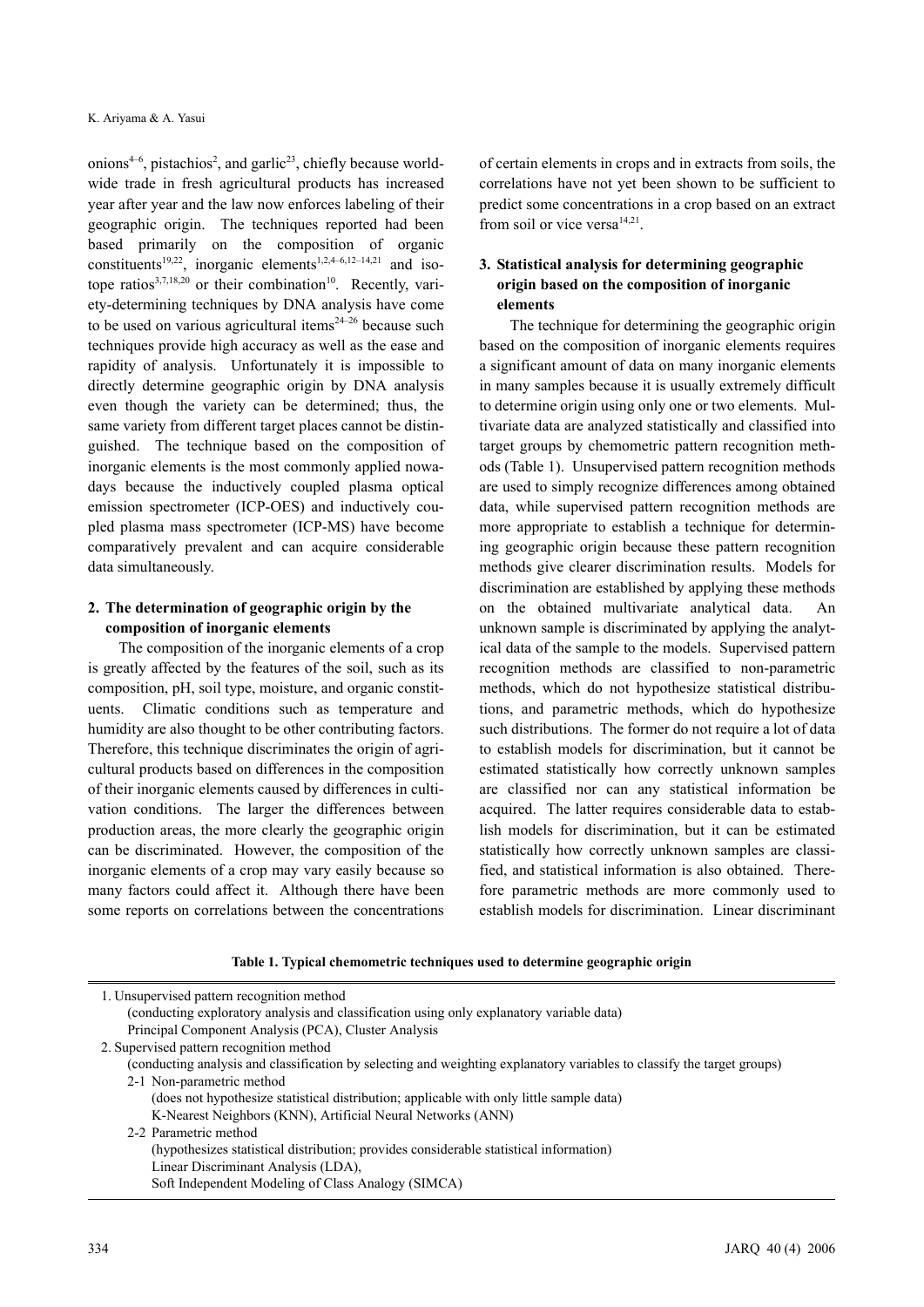The Determination Technique of the Geographic Origin of Welsh Onions

analysis (LDA) and soft independent modeling of class analogy (SIMCA) as parametric methods in supervised pattern recognition methods were used to establish the present models for determining the geographic origin of Welsh onions. These are methods that have frequently been used in origin-determining studies<sup>1,2,10,13,22</sup>.

#### **4. Scheme to develop an origin-determining technique**

 Figure 1 shows our proposed scheme for developing an origin-determining technique. First, we establish an adequate analytical method by which target elements can be accurately determined. The method must be validated by analyzing certified reference materials or recovery tests. The method validation in the present study was carried out using two kinds of certified reference materials from the National Institute of Standards and Analysis (NIST): Spinach Leaves (SRM 1570a) and Apple Leaves (SRM 1515), in the case of Welsh onions. Secondly, an appropriate number of samples must be acquired from various farm fields in target production areas. Samples should be acquired from different areas to reflect their market share, though such acquisition is the most difficult task. In the present study, 220 authentic samples of Welsh onions were acquired. Thirdly, the acquired samples are analyzed according to the established method. Fourth, chemometric analyses using the obtained multivariate data are carried out, and finally, the origin-determining technique is developed using the models established by the chemometric analyses. The LDA and SIMCA models were established in the case of Welsh onions.

## **5. Positioning of the scientific origin-determining technique for surveillance**

Some scientific origin-determining techniques are already used in customs inspections and border protection upon import or to survey products on the market. Unfortunately, it is difficult to develop a 100% accurate method for determining geographic origin, and the techniques, which have been developed, usually cannot avoid a certain number of mistakes. Thus, the practical application of these techniques is used primarily for screening. In the event that a suspicious sample is identified, the truth of the labeling is confirmed by investigating invoices and tracking the flow of the sample from receipt to sale. It remains essential to develop simple and rapid techniques for screening various agricultural products.

# **Determination of the geographic origin of Welsh onions**

#### **1. Background**

The amounts of fresh vegetables imported to Japan have increased in recent years, particularly the import of fresh Welsh onions. In 2001, a provisional safeguard for Welsh onions was applied against China. On the other



**Fig. 1. Scheme for developing an origin-determining technique of agricultural products by analysis of inorganic elements**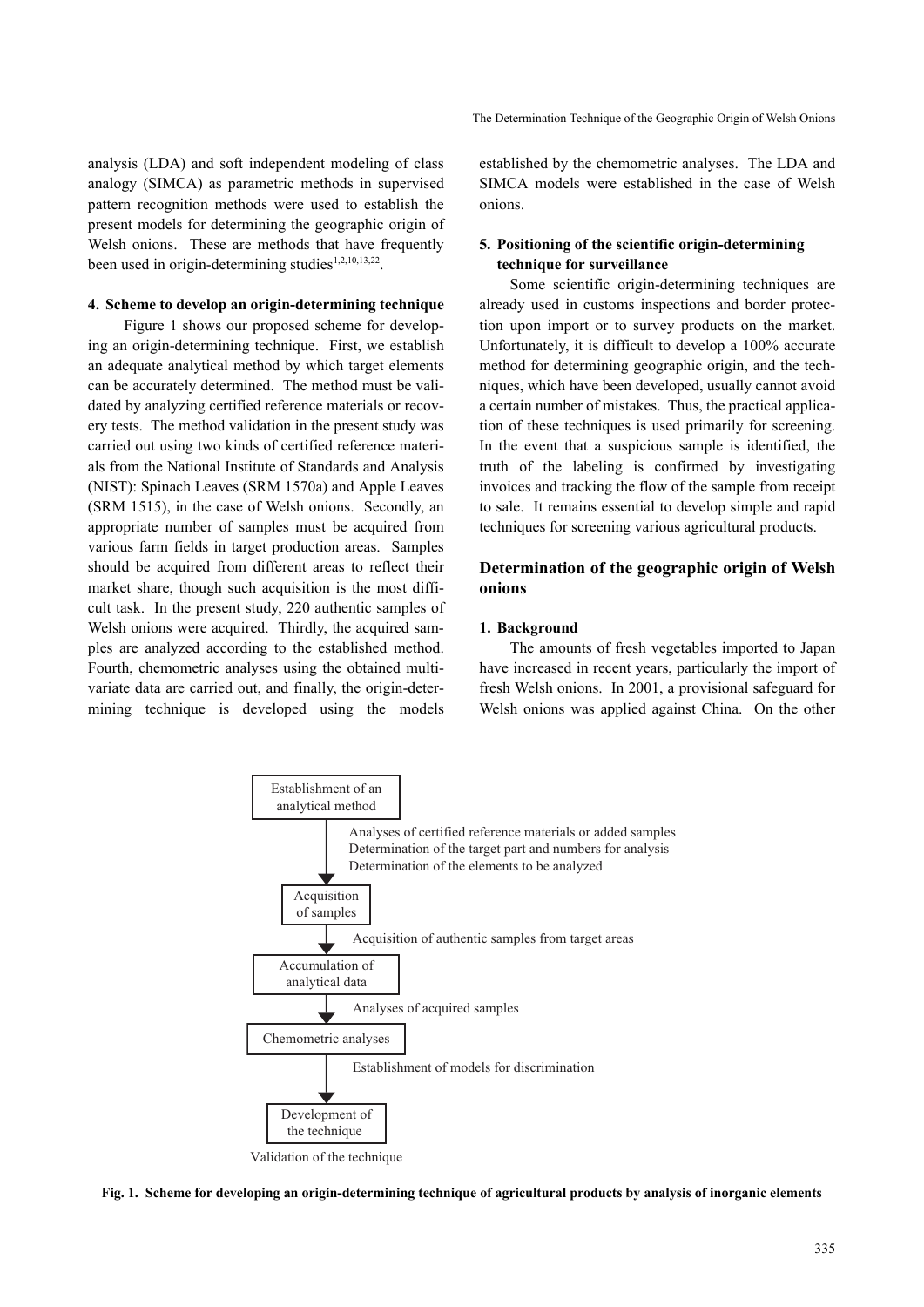

**Fig. 2. Production areas (Shandong, Shanghai and Fujian) of Welsh onions imported into Japan**

hand, a regulation requiring that geographic origin shall be stated on all perishable foods had already been enacted in Japan in 2000. Under these circumstances, techniques for determining the geographic origin of Welsh onions were developed. The Welsh onion is a popular vegetable in Japan and is mainly produced in East Asia. At the time of writing, most fresh Welsh onions imported into Japan are grown in Shandong, Shanghai and Fujian in China (Fig. 2). The present technique is able to determine whether a Welsh onion originated in Japan or China because an imported agricultural product must be labeled with the name of the producing country.

#### **2. Technique based on 20 elements5**

This technique determines the geographic origin of a Welsh onion by determining the concentrations of 20 elements: Na, P, K, Ca, Mg, Mn, Fe, Cu, Zn, Sr, Ba, Co, Ni, Rb, Mo, Cd, Cs, La, Ce, and Tl. The target part is the lower 10 cm of a Welsh onion (Fig. 3), which is cut and pulverized. About 2.5 g of pulverized test samples are taken in Teflon vessels. The test portion is digested by open-vessel digestion on a hotplate with  $HNO<sub>3</sub>$  and HClO4, or by closed-vessel digestion using a Microwave system with  $HNO<sub>3</sub>$ . Digested residues are transferred with  $1\%$  HNO<sub>3</sub> into a 25-mL volumetric flask, into which indium was added as an internal standard. The concentrations of the 20 elements in the prepared solutions are determined with ICP-OES and ICP-MS. The geographic origin of a Welsh onion is determined by analyzing the results of 20 elements by LDA and SIMCA. This series of procedures can be performed in 3 days.

Ninety-five percent of 103 Welsh onion samples from Japan or China were classified correctly using the LDA model; 94% of another 89 samples were predicted correctly. Ten models were established in SIMCA using 103 samples. Ninety-six percent of a total of 192 samples including the 103 samples used for modeling were predicted correctly. In discrimination by combined LDA and SIMCA, none of the 81 Japanese samples were judged to be Chinese, and only 8 of 111 Chinese samples were judged to be Japanese.

Using this method, it is possible to determine whether a Welsh onion sold in Japan is Japanese or Chinese, but the process needs 3 days. The technique described in the following section was developed in order to discriminate geographic origin more rapidly.

### **3. Technique based on the concentration ratios of 19 elements to Mg6**

This technique determines the geographic origin of a Welsh onion based on the concentration ratios of 19 elements, Na, P, K, Ca, Mn, Fe, Cu, Zn, Sr, Ba, Co, Ni, Rb, Mo, Cd, Cs, La, Ce, and Tl, to Mg (hereinafter referred to as 19-element/Mg composition). Using these ratios allows for the simplification of sample preparation, and the geographic origin of a Welsh onion can be determined within 2 days. The lower 10 cm of the onion is cut and pulverized together with approximately the same amount of superpure water using a mixer with ceramic blades (B400, Büchi, Tokyo Japan). About 5 g of pulverized test sample are taken in Teflon vessels. Acid digestion is carried out by open-vessel digestion on a hotplate with  $HNO<sub>3</sub>$  and  $HClO<sub>4</sub>$ , or by closed-vessel digestion using a Microwave system with  $HNO<sub>3</sub>$ . Indium as an internal standard is added to digested residue in the vessels and  $1\%$  HNO<sub>3</sub> is added to achieve a total volume of c.a. 25 mL. The digested residues are dissolved by heating and prepared into sample solutions by filtering with membrane filters. Twenty elements in the prepared solutions were determined with ICP-OES and ICP-MS. The geographic origin of a Welsh onion is determined by analyzing the results of 19-element/Mg obtained by LDA and SIMCA. This series of procedures can be performed in 2 days.

Ninety-seven percent of 101 Welsh onion samples originating from Japan or China used for LDA modeling were classified correctly using the LDA model. Figure 4 shows the plots of 3 canonical functions established by LDA on these 101 training samples. The patterns of element concentrations in Welsh onions were different not only between China and Japan but also differed among the 3 areas of origin in China. Ninety-three percent of a further 119 samples were predicted correctly by this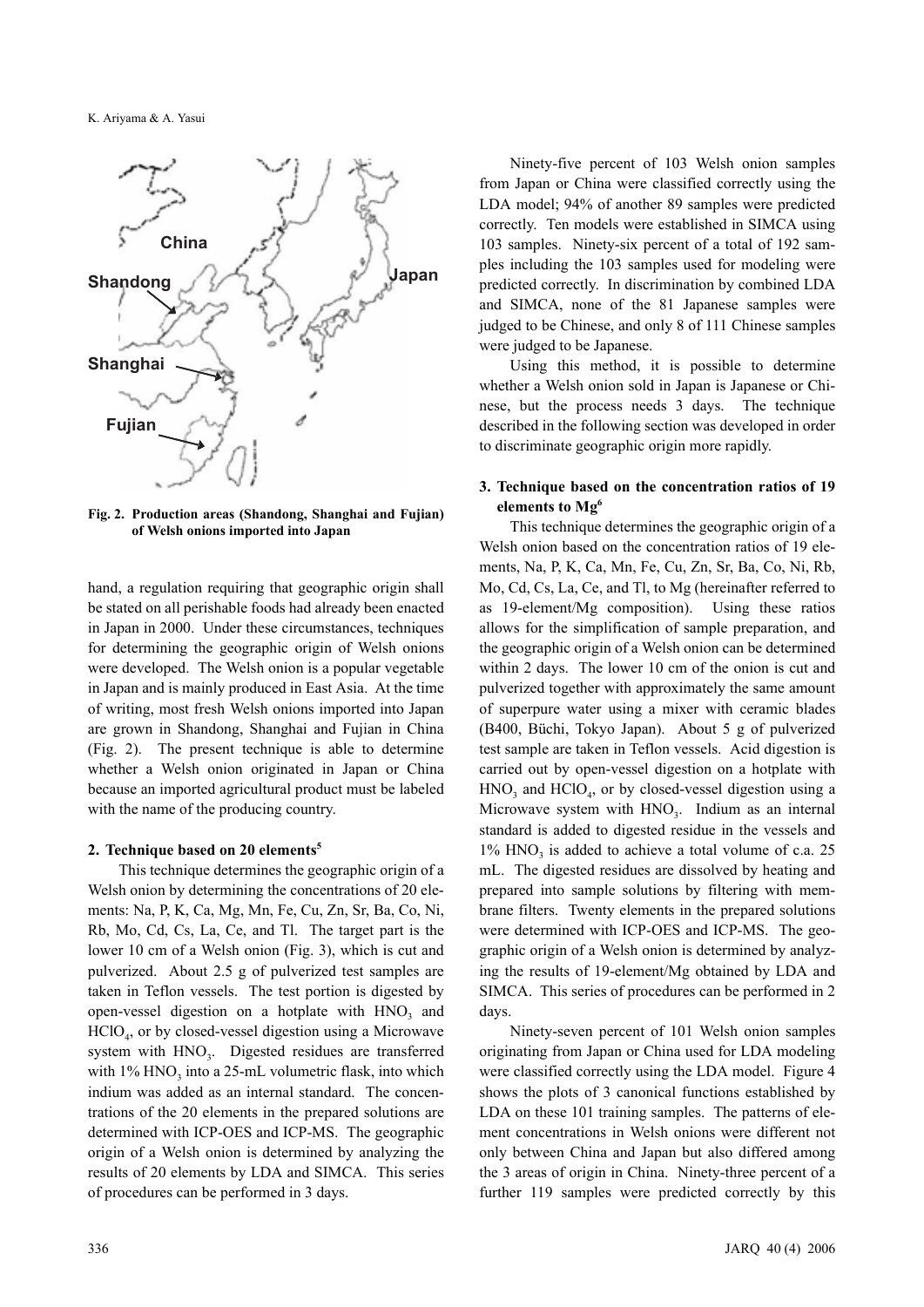

**Fig. 3. The target part for analysis of Welsh onion**



**Fig. 4. Plots of score 1 versus score 2 (a) and score 1 versus score 3 (b) of 3 canonical functions established by LDA on 101 training samples6**



 $\circ$ 10 ∆ China Distance from Chinese model Distance from Chinese model Japan P=95% 8 6 4  $\Delta$ 2 P=95% Λ  $\prime$ 0 0246 Distance from Japanese model

**Fig. 5. Coomans plot on 60 Japanese and 41 Chinese training samples by SIMCA based on 19-element/Mg**

**Fig. 6. Coomans plot on prediction of 34 Japanese and 85 Chinese samples by SIMCA based on 19-element/ Mg**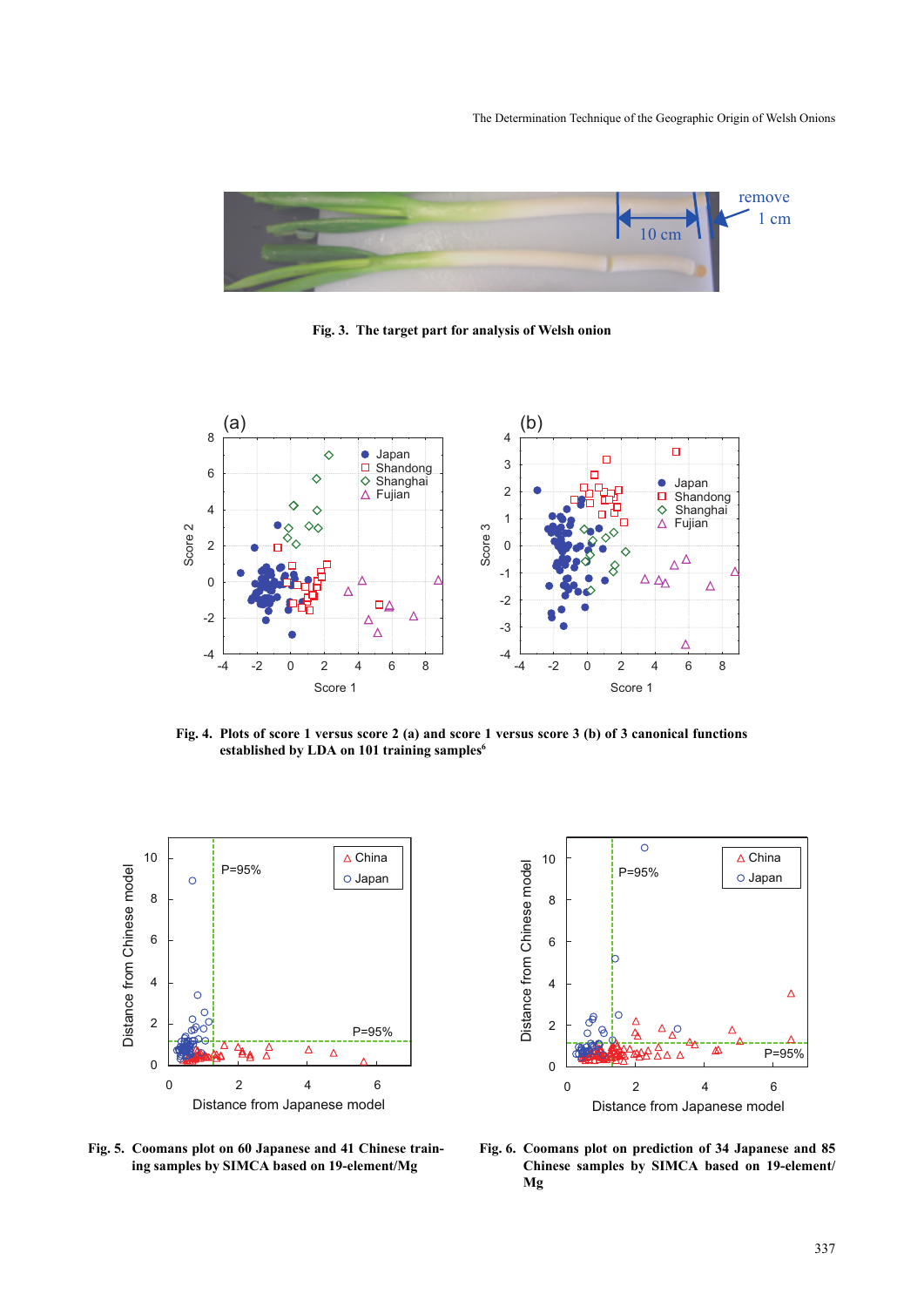model. Ten models were established in SIMCA using the data from the 101 samples. Ninety-two percent of 220 samples including the 101 samples used for modeling were predicted correctly. Figures 5 and 6 show plots of training and prediction samples, respectively, by SIMCA models. These plots were referred to Coomans plots showing distances of samples from each class. Although many of the samples belong to both areas of Japan and China in the Coomans plots, classification by distances from both classes could be done. In discrimination by combined LDA and SIMCA, all 94 Japanese samples were correctly judged to be Japanese, and only 17 of 126 Chinese samples were judged to be Japanese.

Using this method, it is possible to determine within 2 days (16 working hours) whether a Welsh onion sold in Japan is Japanese or Chinese.

### **Perspectives for the future**

#### **1. Necessity of validation**

Any newly developed analytical method requires method validation; harmonized collaborative validation, multiple-laboratory validation or single-laboratory validation. Harmonized collaborative validation is the most desired of these, however, it requires considerable time and effort. The protocol<sup>15</sup> requires valid data obtained on a minimum of 5 kinds of samples at each of a minimum of 8 laboratories in this validation. Conducting harmonized collaborative validation poses a number of problems, however, because of the limited number of laboratories which have the necessary equipment, particularly an ICP-MS and  $HClO<sub>4</sub>$ -usable draft chamber or a microwave digestion system, in the case of Welsh onions. If harmonized collaborative validation cannot be conducted, multiple-laboratory validation with fewer laboratories could be conducted, or as a final option, singlelaboratory validation, which should be carried out in any case as a basic step of method development. Single-laboratory validation includes analyses of certified reference materials with similar matrix and element concentrations in the target sample or recovery test. To date, little harmonized collaborative or multiple-laboratory validation has been performed on techniques for determining geographic origin by inorganic elements. Nevertheless, conducting these validations is demanded in order to implement the technique in customs inspections, import control or surveillance of merchandise on the market.

# **2. Technique based on the heavy elements isotope ratio**

At present, the technique based on the composition of inorganic elements is the most commonly applied to determine the geographic origin of agricultural products, particularly in Japan. However, it takes considerable time to develop the technique because considerable analytical data are required. Additionally, a certain number of discrimination errors cannot be avoided, and constant updating of the discrimination model is also necessary.

Another effective technique for determining geographic origin is that based on the heavy elements isotope ratio. Techniques using Sr  $(^{87}Sr, ^{86}Sr)^{20}$  and Pb  $(^{204}Pb,$  $^{206}Pb$ ,  $^{207}Pb$ ,  $^{208}Pb$ )<sup>7</sup> isotope ratios have already been reported for brown rice<sup>20</sup> and wine<sup>7</sup>. These elements vary their isotope ratios depending on the age of the bedrock<sup>11</sup>. The isotope ratios of these heavy elements in plants reflect those of soils which are generated by the weathering of minerals in the bedrock because the isotope ratios in plants and those of extracts from the soil are almost identical<sup>27</sup> and the isotopes are not fractionated in plants<sup>8</sup>. Therefore, if the isotope ratios of extracts from soils are different enough between target areas, this technique can be an effective tool. Furthermore, it is possible that a geographic origin can be traced from the isotope ratios of a crop and vice versa. However, there remain some problems with this technique as well. The thermal ionization mass spectrometer (TIMS) or multicollector inductively coupled plasma mass spectrometer (MC-ICP-MS), which are expensive and require strict maintenance and measurement conditions and manipulative skills, must be used to measure an isotope ratio at high precision because the differences between isotope ratios are small between different geographical areas. For the same reason, careful and time-consuming pretreatment of samples is necessary; MC-ICP-MS does not require as strict pretreatment of samples as TIMS. However, isotope ratios can be measured in only a small number of laboratories at present because laboratories with MC-ICP-MS are limited.

### **3. Expansion of target items by the technique based on the composition of inorganic elements**

The origin-determining technique based on inorganic composition is the most popular technique and is used at many laboratories due to its ease of implementation. However, these techniques which have already developed remain limited in terms of the number of agricultural products to which they can be applied; it is desirable to further develop them for application to more and more products. The analytical method using multielements in foods has already become popular, and information on efficient elements for origin-determining has also been accumulating. Therefore, we have now entered a phase in which it is possible to expand target items of the origin-determining technique based on the composition